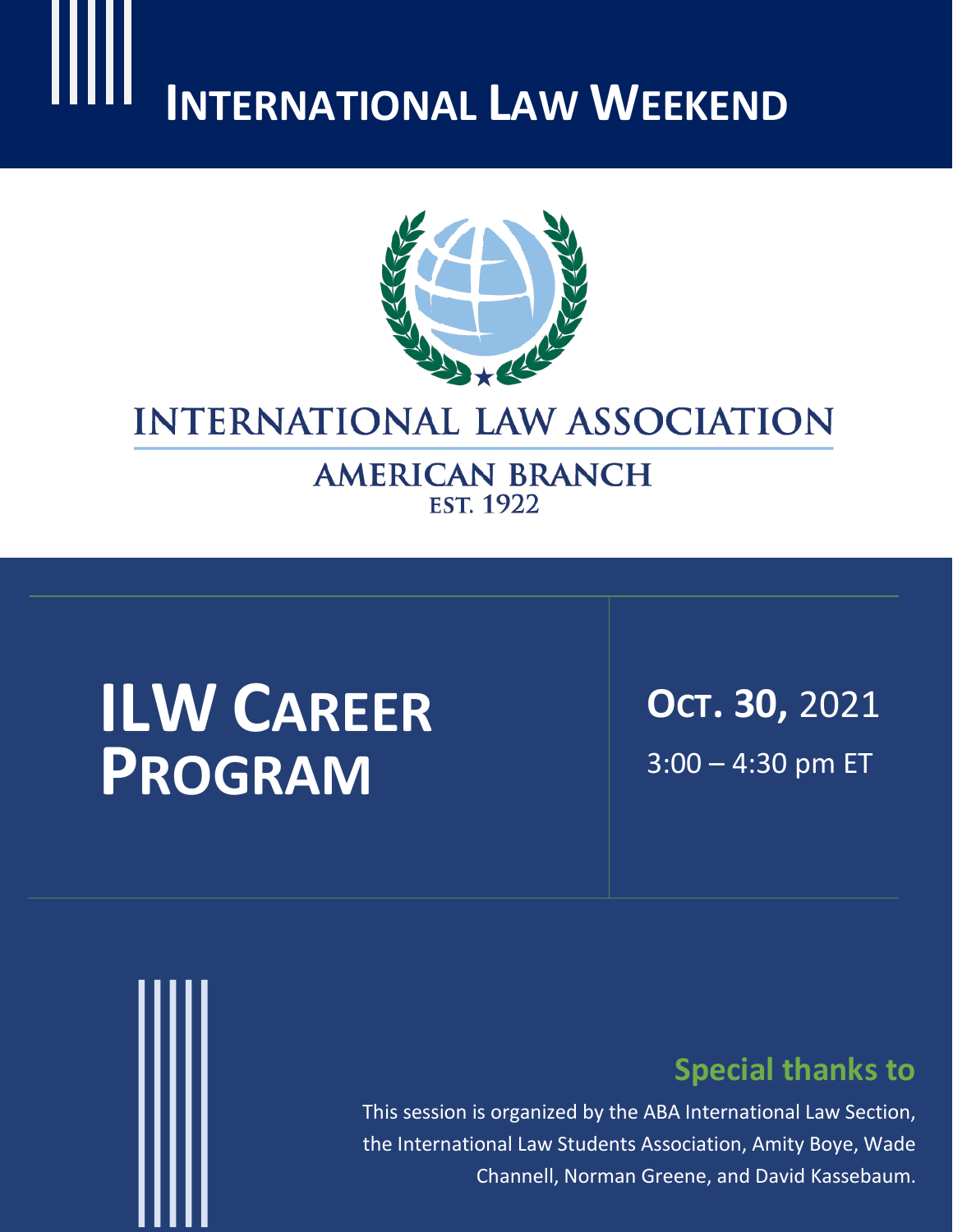# Program Overview

# **SESSION I: 3:00 – 3:30pm ET**

## **Embarking on Your Journey as an International Lawyer**

In this opening joint session, we will explore the different paths you might take in an international legal career. We will share some practical tips on building skills and finding jobs, and address the challenges, joy, and potential impact of being an international lawyer.



- **Amity Boye**, Director of Executive Projects, White & Case
- **Wade Channell**, Independent Consultant; Former Gender Equality Advisor, U.S. Agency for International Development
- **Amb. John Cotton Richmond**, Partner, Dentons; Former Ambassador-at-Large to Monitor and Combat Trafficking in Persons, U.S. Department of State
- **Hon. Elizabeth Stong**, U.S. Bankruptcy Judge; Judicial Reform Advocate

# **SESSION II: 3:30 – 4:30pm ET**

# **What Kind of International Lawyer Do You Want To Be?**

Please feel free to visit any of the following four breakout rooms during the second session.



# **1. Advocate: Fighting for justice**

The panel will explore the avenues for promoting international human rights in the areas of women's equality and freedom from trafficking. It will also offer a glimpse for young lawyers into various career possibilities for pursuing justice

- **Wade Channell**, Independent Consultant; Former Gender Equality Advisor, U.S. Agency for International Development
- **Norman L. Greene,** Partner, Schoeman, Updike, Kaufman & Gerber LLP, New York
- **Amb. John Cotton Richmond**, Partner, Dentons; Former Ambassador-at-Large to Monitor and Combat Trafficking in Persons, U.S. Department of State
- **Chaitra Shenoy**, Gender Based Violence Advisor, U.S. Agency for International Development
- **Martina Vandenberg**, Founder and President of Human Trafficking Legal Center; Former Partner, Jenner & Block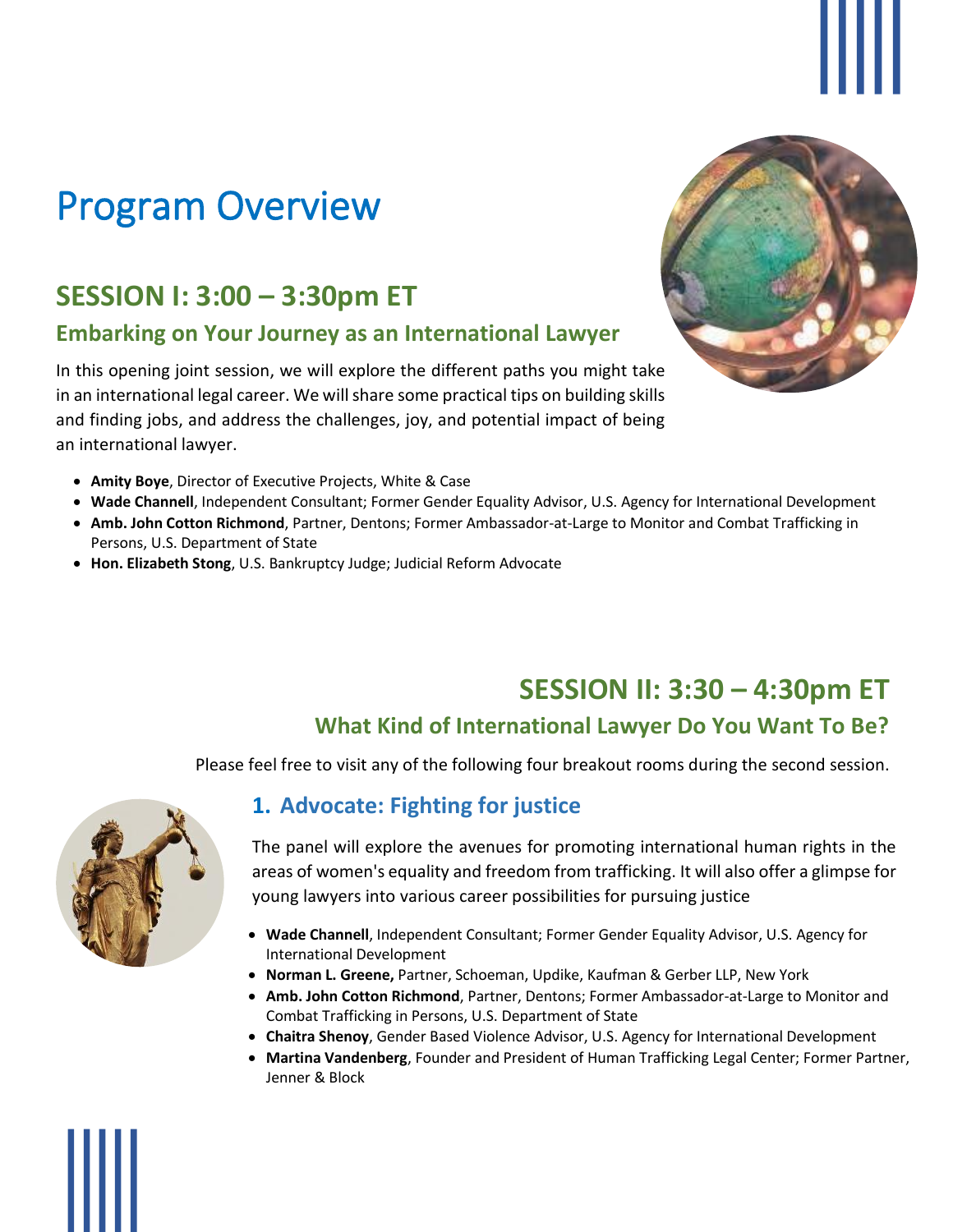



# **2. Builder: Cultivating skills to develop a better world**

This panel will discuss, from the viewpoint of both the U.S. Government and the private sector, what makes a good international development attorney, and what skills and attributes a future international development attorney will need to be successful.

- **Sarah Fandell**, General Counsel, U.S. International Development and Finance Corporation
- **Thomas Hohenthaner**, Deputy General Counsel, Millennium Challenge Corporation
- **Jun Jin**, Deputy General Counsel, U.S. Agency for International Development
- **David Kassebaum**, Assistant General Counsel, Millennium Challenge Corporation
- **Nchimunya Ndulo**, Senior International Attorney, Millennium Challenge Corporation
- **Susan Pascocello**, Director, Law of International Development Initiative, O'Neill Institute, Georgetown University Law Center; Senior Advisor, Office of the General Counsel, U.S. Agency for International Development



## **3. Influencer: Shaping your professional brand**

This panel will be an interactive discussion about the importance of cultivating your professional brand in today's world. It will include practical tips on how you can use social media platforms to get a job and develop your career.

- **Angela Benson**, Membership Director, ABA International Law Section
- **Rukhsar Azamee**, ABILA Media Officer
- **Elizabeth Gleeson**, Senior Manager of Digital Communications, White & Case
- **Imad Khan**, Associate, Winston & Strawn



# **4. Practitioner: Gaining a solid foundation in lawyering**

The benefits of starting a career at a law firm include access to resources, training and sophisticated work. During this session, you'll be able to ask a panel of international lawyers about the work they do and how can you land a job at a law firm.

- **Daniel Meagher**, Partner, Winston & Strawn
- **Kristen Rohr**, Partner, White & Case
- **Hon. Elizabeth Stong**, U.S. Bankruptcy Judge; Judicial Reform Advocate
- **Nawi Ukabiala**, Associate, Debevoise & Plimpton
- **Tessa Walker**, Programs Director, International Law Students Association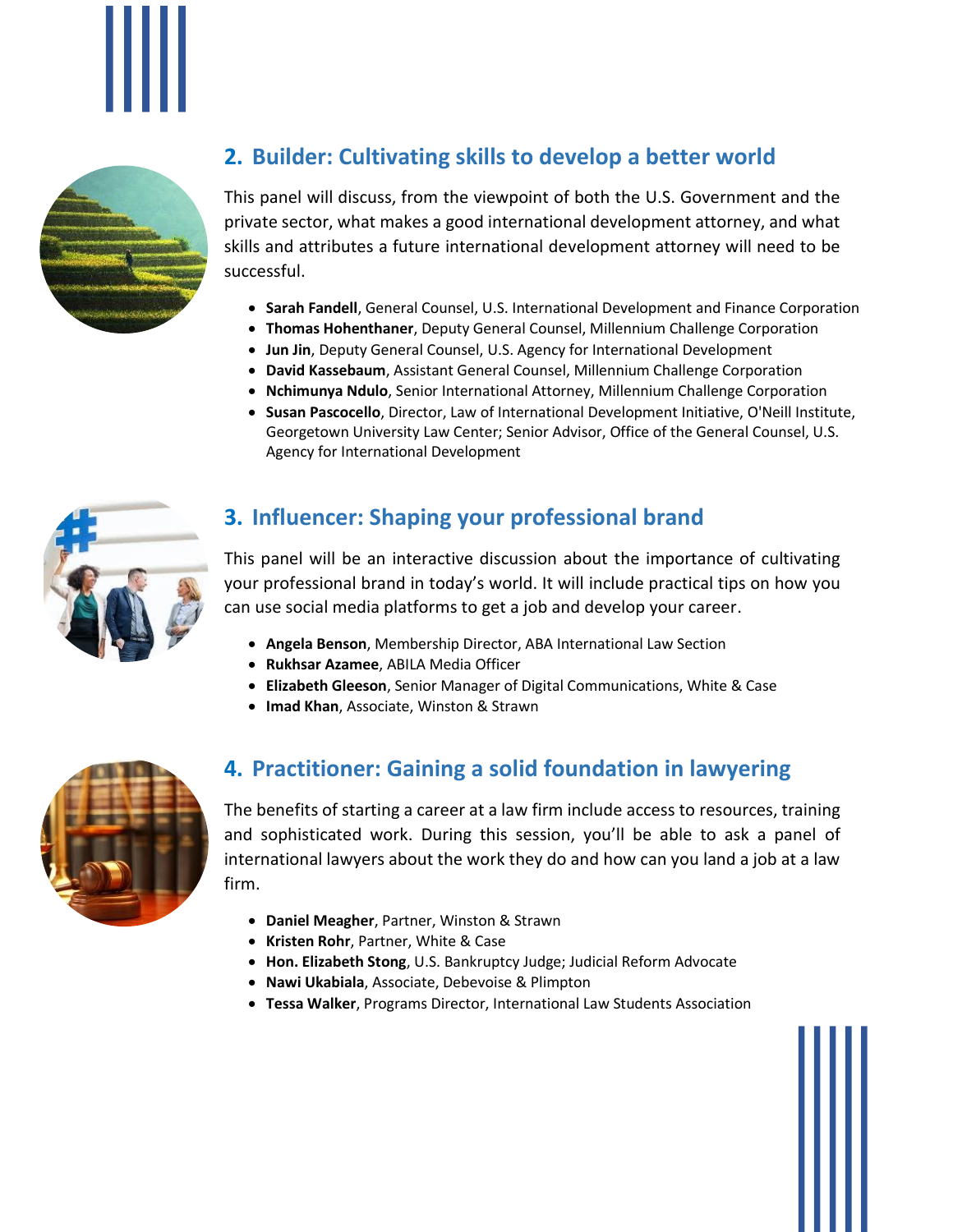# **Biographies of Speakers**



#### **Rukhsar Azamee, ABILA Media Officer and Human Rights Activist**

Rukhsar Azamee is the Media Officer of the American Branch of the International Law Association. She has years of experience as a social activist advocating for human and women's rights. Her passion is driving social change through economic and technological development. Rukhsar has served in a number of roles at non-profit organizations and media outlets on the ground in Afghanistan, including as a news correspondent for Voice of America. She is pursuing a master's degree in Global Affairs from NYU. Rukhsar hopes to cultivate a holistic understanding of the critical relationship between economic growth and human development.



#### **Angela Benson, Membership Director, International Law Section at the American Bar Association**

Angela Benson is the Membership Director of the International Law Section of the ABA. Angela has been with the ABA International Law Section for 15 years and is responsible for the recruitment of lawyers, law students, and other legal professionals into the Section for professional development, networking, and participation in Section meetings, programs, and the annual Spring Conference. Through mentoring and engagement in the Section's 60+ Committees, Angela helps law students and young attorneys make connections, gain leadership skills, develop programming on substantive legal issues, and maximize the vast

resources that ABA and Section membership provide. Angela has a Master of Arts degree in Communication from Johns Hopkins University and is a Certified Meeting Professional (CMP) and has 20+ years of association management experience.



#### **Amity Boye, Director of Executive Projects, White & Case**

Amity Boye is Director of Executive Projects and Chief of Staff to the Chair at global law firm White & Case. Prior to that, she was the Executive Director of the International Law Students Association, which administers the Philip C. Jessup International Law Moot Court Competition. She maintains an active pro bono practice on death penalty and innocence cases. She is a Vice-President of the American Branch of the International Law Association and has served for a number of years on the ILW Organizing Committee. She is a graduate of Brooklyn Law School and a former clerk of the Florida Supreme Court.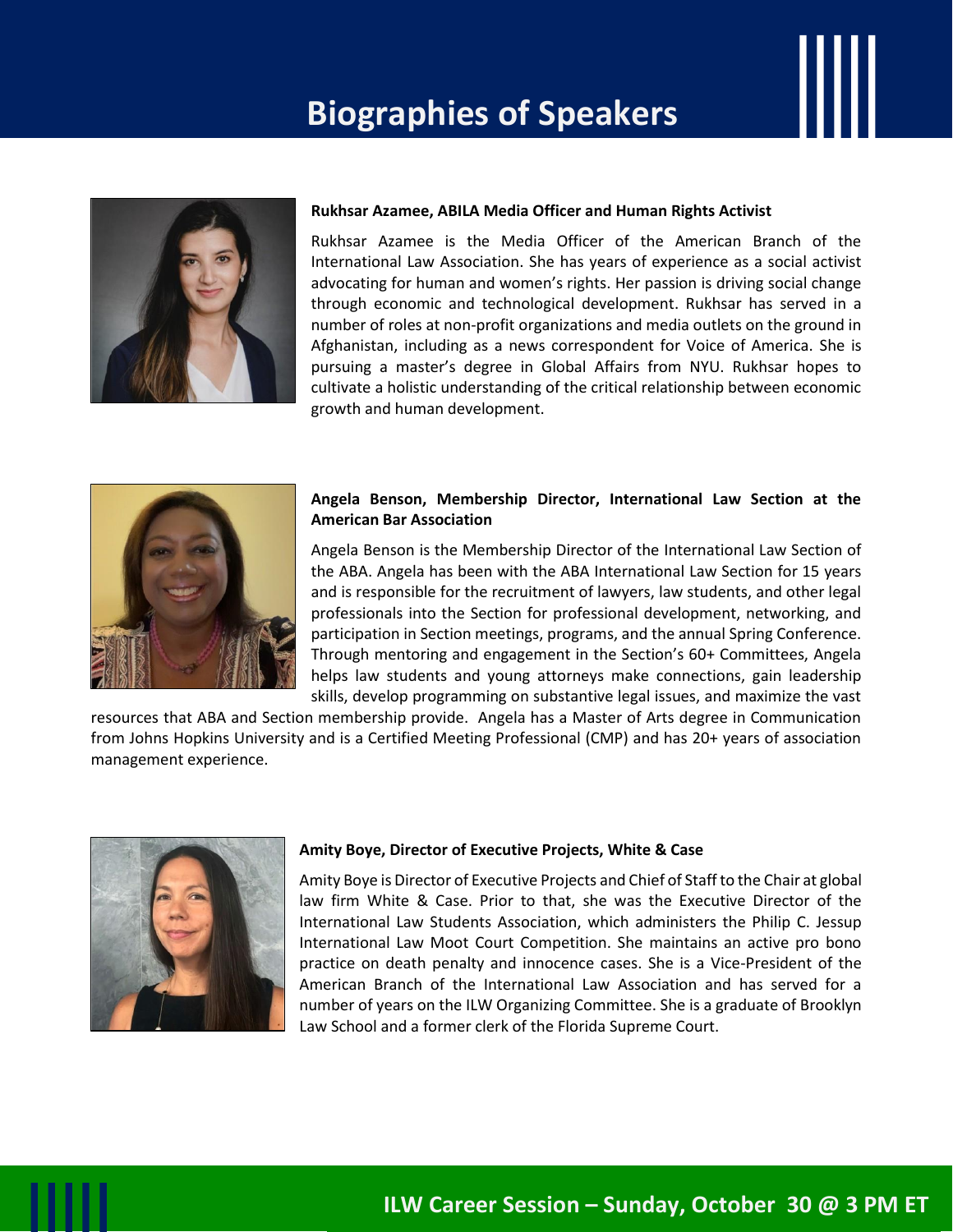# **Biographies of Speakers (cont'd)**





#### **Wade Channell, Independent Consultant; Former Gender Equality Advisor, U.S. Agency for International Development**

Wade Channell is currently and independent consultant. He was previously the Senior Economic Growth Advisor for the Office of Gender Equality and Women's Empowerment at US AID. A specialist in business enabling environments, Wade has worked extensively on issues that constrain growth and private sector development, first as a commercial lawyer (in Brazil and New York) and then as a development professional. Wade has lived in Brazil, Guinea-Bissau, Croatia (where he was president of AmCham), and Belgium, and has worked in more than 50 other countries on five continents.



#### **Sarah Fandell, General Counsel, U.S. International Development and Finance Corporation**

Sarah E. Fandell serves as Vice President and General Counsel of the International Development and Finance Corporation (DFC). In this capacity, she serves as the chief legal officer and a member of DFC's executive management team. She is responsible for providing authoritative legal advice and representing the agency on a diverse portfolio of issues while leading the team of attorneys in DFC's Office of the General Counsel. Before DFC, Sarah served as the U.S. Trade and Development Agency's General Counsel since 2018, with a brief stint as the

agency's Acting Director. Sarah has also previously served as: Vice President, General Counsel, and Corporate Secretary at the Millennium Challenge Corporation, Strategic Advisor in the Inter-American Development Bank's Office of Institutional Integrity, General Counsel of the Inter-American Investment Corporation.



#### **Elizabeth Gleeson, Senior Manager of Digital Communications, White & Case**

Elizabeth Gleeson is the Senior Manager of Digital Communications at global law firm White & Case. She is an expert in digital marketing and social media in the professional services industry. As part of her role, she guides lawyers on how to leverage social media apps like LinkedIn to promote themselves and the firm. Elizabeth has a bachelor's degree in New Media and English from the University of Limerick and a Diploma in Public Relations from the European Institute of Communications.

#### **Norman L. Greene, Partner, Schoeman, Updike, Kaufman & Gerber LLP**



Norman Greene is a partner at Schoeman, Updike, Kaufman & Gerber LLP in New York, New York. He has written, spoken and programmed on rule of law and development, including judicial reform, judicial independence, the design of judicial selection systems and codes, the developing world—particularly North Africa (Morocco), foreign assistance, and counter-human trafficking. Norman's articles have appeared in a number of journals, including the Denver University Law Review, West Virginia Law Review, ILSA Journal of International & Comparative Law, and the ABA's Africa Law Today. He is a member of the N.Y.S., N.Y.C. and American Bar Associations, the American Law Institute, American Society of International Law, and American Branch of the International Law Association. He received his J.D. from New York University School of Law.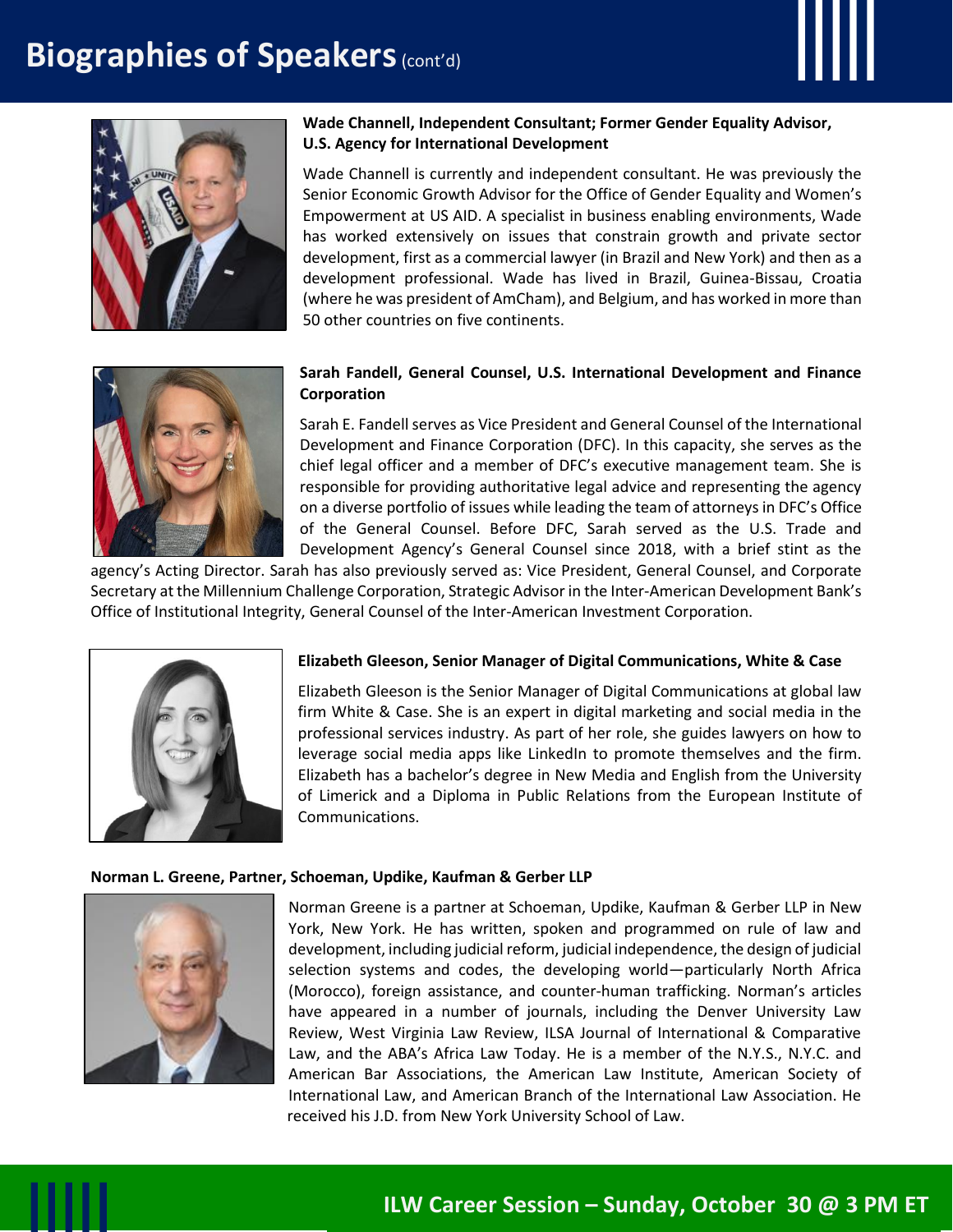



#### **Thomas Hohenthaner, Deputy General Counsel, Millennium Challenge Corporation**

Tom Hohenthaner serves as Deputy Vice President & Deputy General Counsel for the Millennium Challenge Corporation. He provides counsel to MCC's Board of Directors and senior management on legal and policy matters and oversees attorney support for MCC programs and operations. He has served in a number of roles within MCC's Office of General Counsel. Tom's experience is extensive in both the public and private sectors. He has represented clients both internationally and domestically in developing and implementing government-

financed foreign assistance and development programs; complex structured financings, securities offerings and related transactional and corporate work; and the planning and execution of legislative agendas and committee operations in the U.S. Senate. Tom has also previously served as: counsel, Chadbourne & Parke LLP; chief counsel and deputy chief of staff, U.S. Senate Committee on Commerce, Science, and Transportation; and primary policy advisor to a US Senator on foreign assistance and policy matters.



#### **Jun Jin, Deputy General Counsel, U.S. Agency for International Development**

Jun Jin is the Deputy General Counsel (Civil Service) for the U.S. Agency for International Development. He joined USAID in 2004 and over the course of his career, he has served in various legal and non-legal capacities, including as the Acting General Counsel, the Assistant General Counsel for Acquisition and Assistance, the West Africa Regional Legal Advisor to the U.S. Government's President's Emergency Plan for AIDS Relief and to the USAID Mission to Nigeria based in Abuja, Nigeria, the USAID Senior Development Advisor to the World Bank Group in the Office of the U.S. Executive Director, and Senior Counsel in the GC

Division for Acquisition & Assistance.



#### **M. Imad Khan, Associate, Winston & Strawn**

Imad Khan is an Associate at Winston & Strawn LLP's Houston office. He advises companies across diverse economic sectors, including energy, oil and gas, electricity, renewables, waste management, mining, and pharmaceuticals. His international dispute resolution practice focuses on international arbitration, complex commercial litigation, and white collar, regulatory defense and investigations. Imad is the Corporate Secretary and a Board Member of the American Branch of the International Law Association.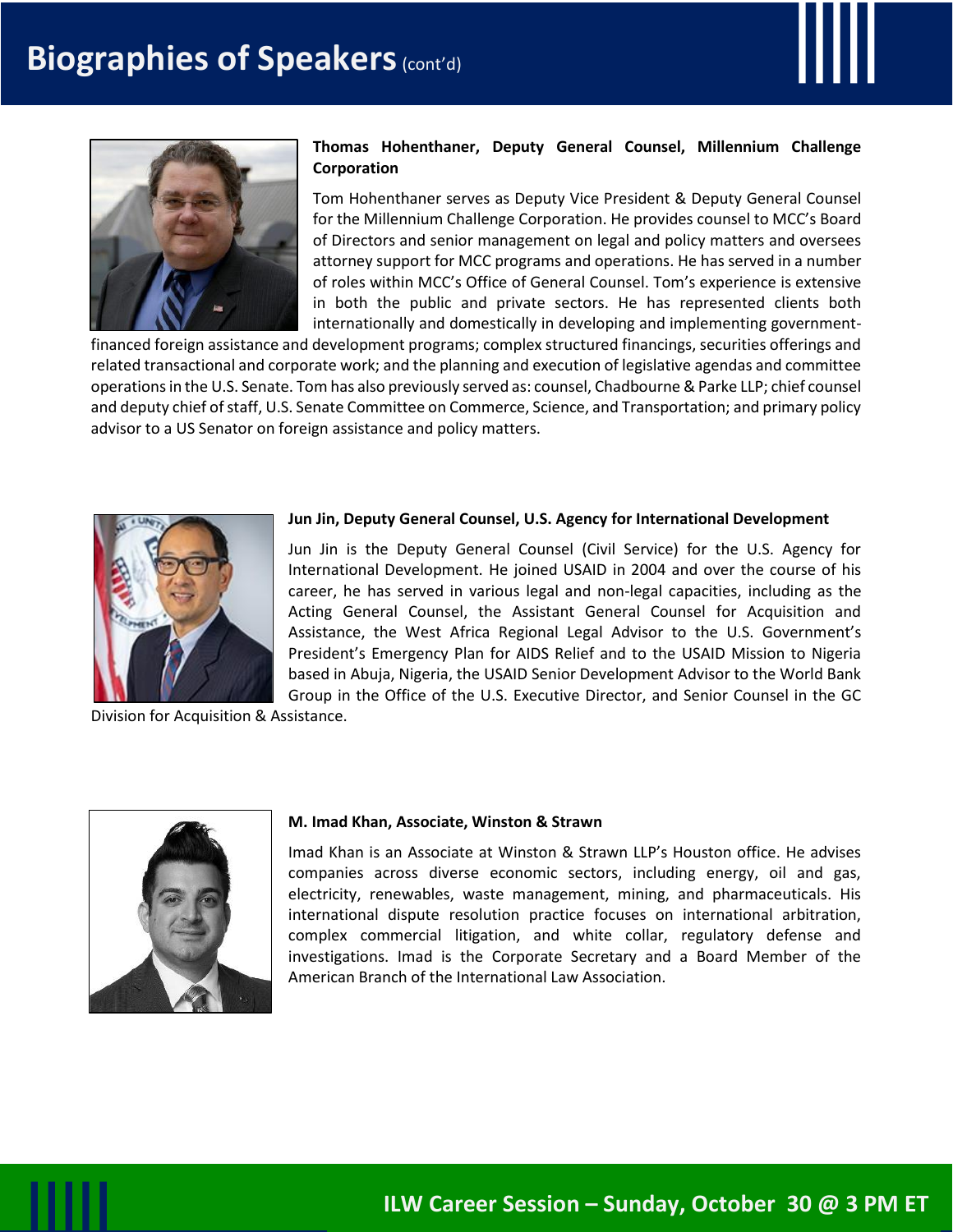



#### **David Kassebaum, Assistant General Counsel, Millennium Challenge Corporation**

David Kassebaum is an Assistant General Counsel at the Millennium Challenge Corporation (MCC). He advises MCC teams on how to address and resolve legal issues associated with program development, including conducting diligence on country proposals, compact negotiation and compact implementation. David works closely with U.S. and local counsel in drafting and negotiating Millennium Challenge Compacts with eligible countries, as well as in preparing, reviewing and implementing the supplemental agreements and legal documents associated with the disbursement of funds. He has responsibility for several eligible

countries. Prior to joining MCC, David was a senior associate with the international law firm of Hogan Lovells, where he practiced as a member of the firm's project finance group.



#### **Daniel Meagher, Partner, Winston & Strawn**

Daniel Meagher is a partner in Winston & Strawn's International Arbitration practice, with additional expertise in English Court commercial litigation. Based in London, Daniel works with clients on disputes arising out of cross-border investments and projects (including regions such as Russia/CIS, Middle East, Asia and Africa), and has acted as counsel in arbitrations administered by many of the leading international arbitration institutions (for example: ICC, LCIA, HKIAC, SCC, DIFC-LCIA, DIAC, LMAA, ICSID and PCA with UNCITRAL Rules).



#### **Nchimunya Ndulo, Senior International Attorney, Millennium Challenge Corporation**

Nchimunya Ndulo is a Senior International Attorney in the Office of the General Counsel of the Millenium Challenge Corporation. She advises country teams on the legal issues arising in the development and implementation of compacts. She also advises the Finance, Investment and Trade Team on developing blended finance initiatives with other agencies and institutions, and in developing financial instruments and innovative forms of grant templates. Prior to joining the MCC, she was a Legal Counsel at the African Development Bank's African Legal Support Facility

(ALSF). In her role, Nchimunya advised African governments on large-scale infrastructure and extractives sector projects. She advised African governments on a range of projects, including airport, power and petroleum sector projects. Nchimunya also facilitated capacity building activities on negotiating infrastructure and extractives sector projects as part of her work at the ALSF, with a focus on public-private partnerships. Prior to the ALSF, Nchimunya worked as an international arbitration law clerk and practiced as a litigation associate in a law firm.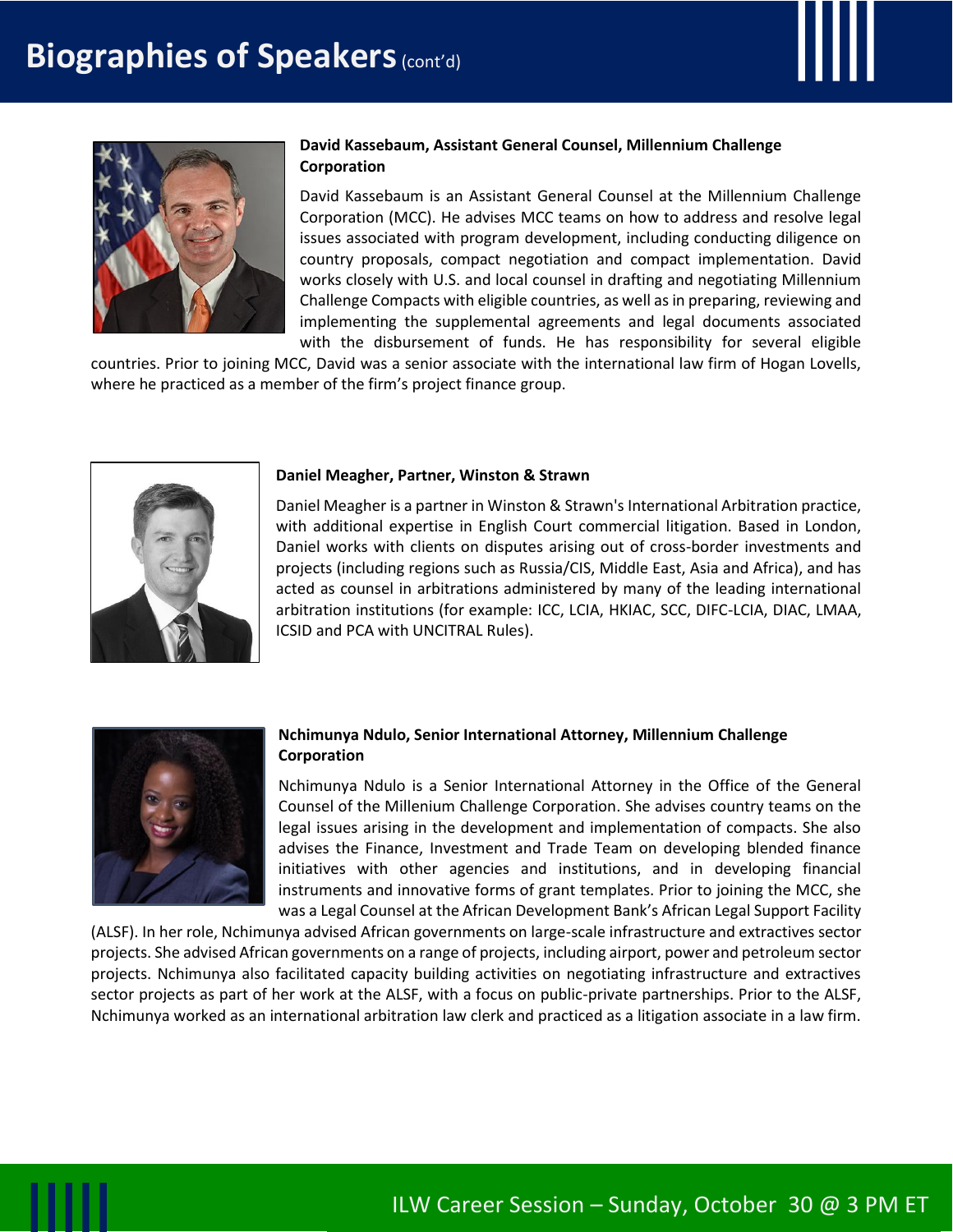



**Susan Pascocello, Director, Law of International Development Initiative, O'Neill Institute, Georgetown University Law Center; Senior Advisor, Office of the General Counsel, U.S. Agency for International Development**

Susan Pascocello is a distinguished development diplomat in residence and a visiting professor with the O'Neill Institute. A member of the Senior Executive Service at the U.S. Agency for International Development (USAID), Susan is leading a public-private partnership with O'Neill that has established the Law of International Development Initiative. Susan served as Acting General Counsel for USAID for four years during her time as Senior Deputy General Counsel from 2012-2019. At USAID, she also served as the Assistant General

Counsel for the Economic Growth, Education and the Environment, Global Health, and Food Security Bureaus. Prior to joining USAID in 2000, Susan worked in the area of securities market development as Senior Counsel in the Office of International Affairs and the Division of Investment Management at the U.S. Securities and Exchange Commission. She was in private practice with Dechert, Price & Rhoads in Washington, D.C. and Curtis, Mallet- Prevost in New York.



#### **Kristen Rohr, Partner, White & Case**

Kristen Rohr is a partner in the Mergers and Acquisitions Practice Group at global law firm White & Case, and is resident in the New York office. She focuses on the representation of corporate clients and private equity funds in connection with domestic and global mergers, acquisitions and equity investments in a broad range of industries. Earlier this year, Kristen was named to The Deal's "Top Rising Stars" for Mergers & Acquisitions.



#### **Ambassador John Cotton Richmond, Partner, Dentons; Former Ambassador-at-Large to Monitor and Combat Trafficking in Persons, U.S. Department of State**

John Cotton Richmond is a partner in Dentons' Federal Regulatory and Compliance practice. Previously, John served as the US Ambassador-at-Large to Monitor and Combat Trafficking in Persons for the US Department of State. John's career has been spent at the intersection of law, policy and human rights -- as a federal prosecutor, founding director of the Human Trafficking Institute, director of the International Justice Mission in Chennai, India, and as Ambassador. This includes strategy, compliance, internal investigations, and litigation in the area of ESG and supply chains, specifically international and domestic human trafficking.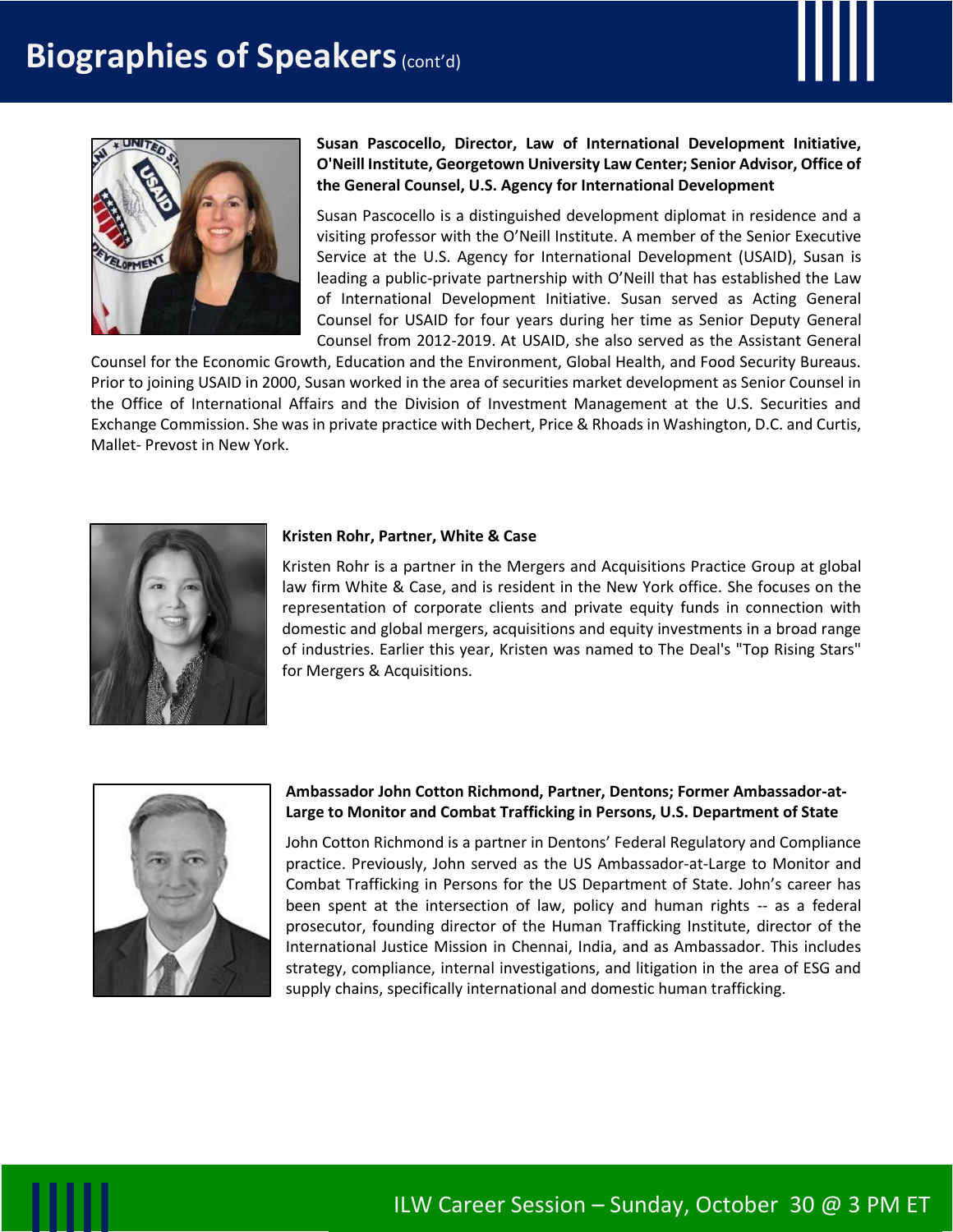



#### **Chaitra Shenoy, Gender Based Violence Advisor, U.S. Agency for International Development**

Chaitra Shenoy is an attorney and technical expert in the field of gender-based violence. Since 2016, she has worked at the U.S. Agency for International Development (USAID) providing guidance on programming, addressing gaps, and determining trends for research on gender-based violence in her capacity as the Gender-Based Violence Advisor. Prior to joining USAID, Chaitra was the Attorney Advisor in the Office of the General Counsel at the Peace Corps.



#### **Hon. Elizabeth Stong, U.S. Bankruptcy Judge; Judicial Reform Advocate**

Judge Elizabeth S. Stong is a U.S. Bankruptcy Judge for the Eastern District of New York. Previously, she was a partner at Willkie Farr & Gallagher, associate at Cravath, Swaine & Moore, and law clerk to U. S. District Judge David Mazzone. She is a member of the Council on Foreign Relations, the Council of the American Law Institute, board of the ABA Center for Innovation, and the Advisory Committee of the Columbia University's Committee on Global Thought and holds leadership roles in the International Insolvency Institute, Practising Law Institute,

P.R.I.M.E. Finance, American Bar Foundation, and ABA Business Law Section, International Law Section, and Judicial Division. Judge Stong has trained judges in more than 25 countries on five continents, including Central Europe, North, Central and West Africa, Central Asia, the Middle East, and the Arabian Peninsula with the U.S. Commerce Department, the World Bank, ABA-ROLI, and INSOL, among other organizations. She has consulted with the Supreme Court of China and People's High Courts in Beijing and Guangzhou, and led judicial workshops in Cambodia, Argentina, Brazil, and Chile.



#### **Nawi Ukabiala, Associate, Debevoise & Plimpton**

Nawi Ukabiala is a litigation associate based in the New York office. His practice focuses on international dispute resolution and public international law. Nawi joined Debevoise in 2015. He served as the legal officer to Judge Julia Sebutinde at the International Court of Justice and judicial law clerk to Justice Edward Mansfield at the Supreme Court of the State of Iowa. He also previously worked as a legal consultant in the Operations Policy Group of the World Bank's legal department. Nawi obtained his LL.M. from NYU in 2014 where he was a transitional justice scholar and international finance and development fellow

and his J.D. from Drake University in 2011 summa cum laude and Order of the Coif. He obtained his B.A. from George Washington University. Nawi has broad and notable experience in international law. He has published several articles and regularly presents at conferences on pertinent issues in the field.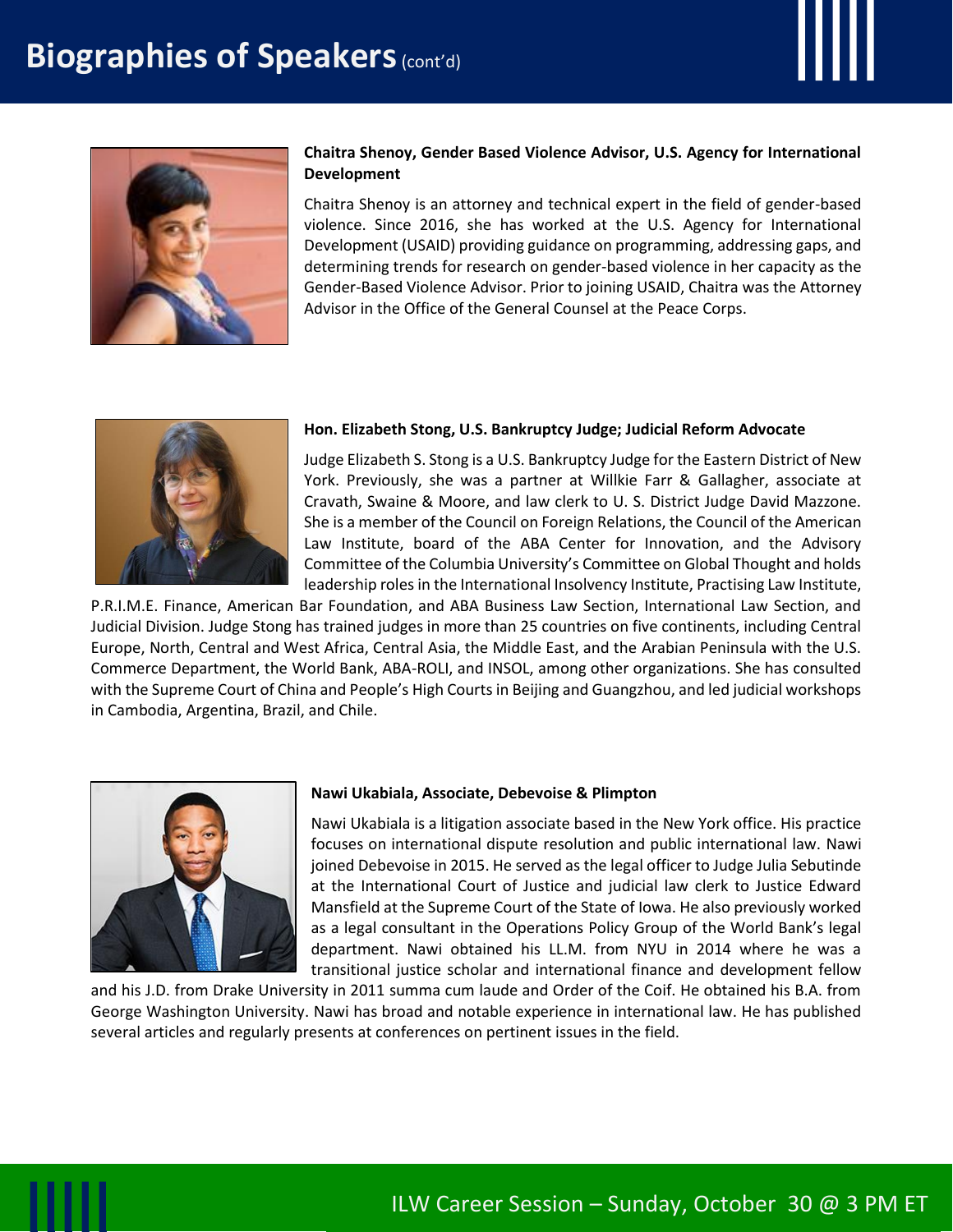



#### **Martina Vandenberg, Founder and President of Human Trafficking Legal Center; Former Partner, Jenner & Block**

Martina E. Vandenberg is founder and president of the Human Trafficking Legal Center. Vandenberg established the Human Trafficking Legal Center (formerly HT Pro Bono) in 2012 with generous support from the Open Society Foundations (OSF) Fellowship Program. Prior to becoming an OSF Fellow, Vandenberg served as a partner at Jenner & Block LLP, where she focused on complex commercial litigation and internal investigations under the Foreign Corrupt Practices Act. She served as a senior member of the firm's Pro Bono Committee.



#### **Tessa Walker, Programs Director, International Law Students Association**

Tessa Walker is the Programs Director at the International Law Students Association, home of the Jessup International Law Moot Court Competition. Each year, Tessa works with thousands of law students in 100+ countries to promote the study and practice of international law. Tessa has a BA from Texas A&M University and a JD from the University of Chicago Law School.